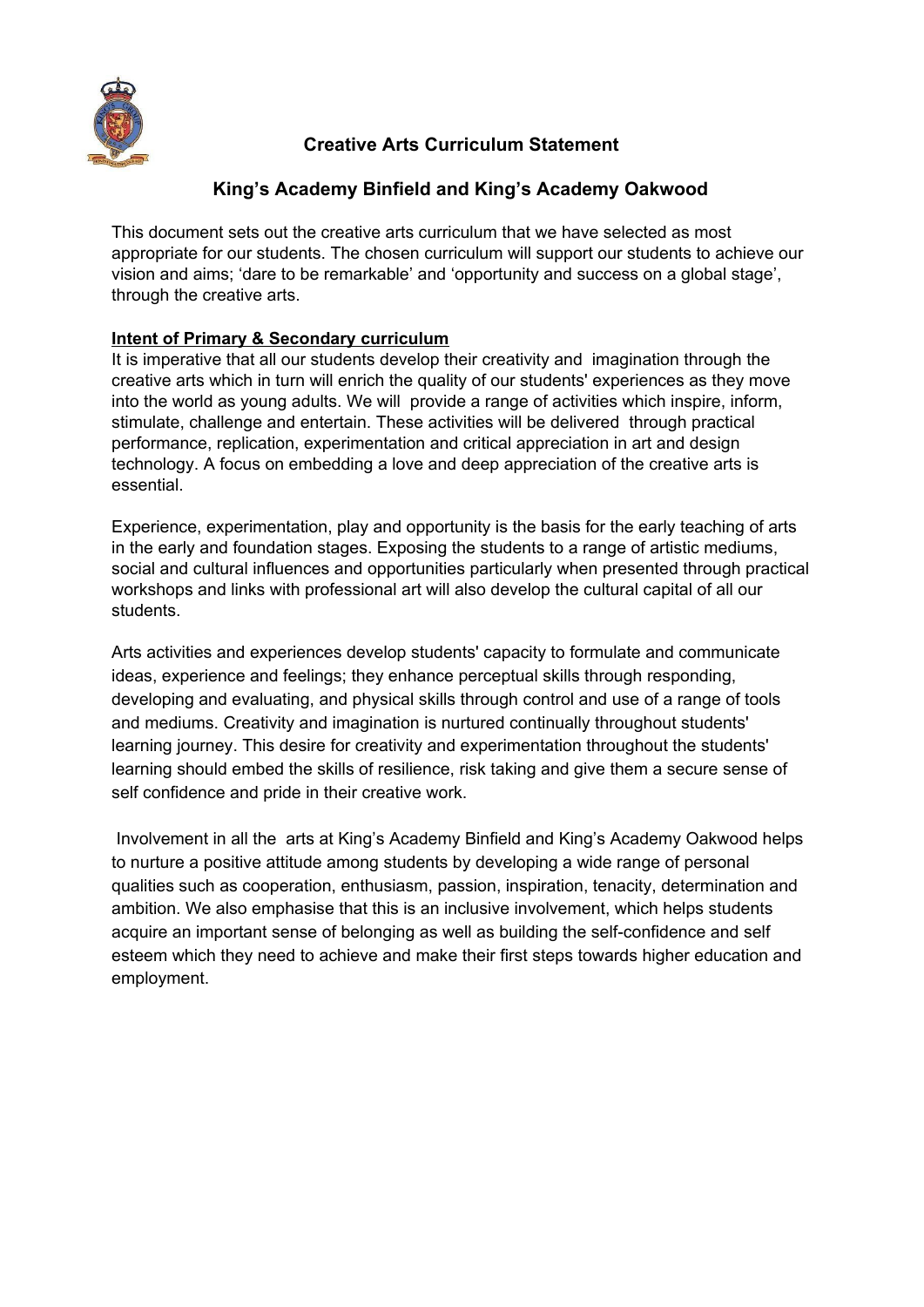# **Creative Arts (Art and Design Technology)**

## **Implementation EYFS**

- A range of themes keeps student engagement high and provides a range of experiences and opportunities
- Students have access to a range of different materials including paper, pens, pencils, tissue, paint, glue, glitter, sequins and are free to experiment and express their own ideas.
- Students have access to a range of tools and are free to experiment to shape, assemble and join a wide variety of materials.
- Staff guide students with their control of pens, pencils, brushes and scissors
- Students are guided to create artwork in response to topics and areas of study
- Students are given time to explore art work as a response to their thoughts, feelings and experiences.
- Deep dive opportunities such as an Arts week- have makers come in to support new skills

## **Implementation: KS1 & KS2**

- **●** The use of sketchbooks allows students to record responses, reflect and improve.
- Students have access to a wider range of drawing materials
- Staff demonstrations are high quality focussing on the control and manipulation of brushes and drawing materials
- Opportunities are created for students to understand how art and art history contribute to culture and creativity in our environment and different places across the world
- Schemes of work allow students choice, variety and opportunity to develop skills and techniques with a range of artistic materials and ideas. The variety of schemes of work allow links to be made to other subject areas and keep interest and engagement high.
- Deep dive opportunities such as an Arts week- have makers come in to support new skills
- Competitions available to students to hone their skills- RA Summer Show
- Have KS3 students to give learning experiences to students
- Encourage students to use the specialist area in secondary to give a fuller experience

### **Implementation: KS3 & KS4**

- In KS3 students have a 50 minute lesson of art timetabled once per week, delivered by a subject specialist.
- In KS4 students have 5 lessons per fortnight, delivered by a subject specialist.
- Assemblies at set points in the year focus on different artistic opportunities and how students can get involved e.g Film project, RA, Sketchbook challenge
- Students sketchbook is used to support and demonstrate the learning journey throughout KS3 & KS4.
- A wide range of professional and influential artists are studied. This broadens students experiences and maintains engagement.
- Students have continued opportunity to work with a wide range of different materials, media and techniques. This ensures creativity and imagination in the student outcomes.
- Varied units of work span different artistic movements, cultural and indiginous art develop the cultural capital of our students and can broaden their understanding of the place artwork and creative work has in our environment.
- Comprehensive extra curricular programme offered to support and extend classroom learning.
- Professional makers to come in to give specialist teaching
- Encouragement to look/ visit at art galleries to look at different forms of art to gain interest and personal responses
- Arrange visits to galleries for specialist workshops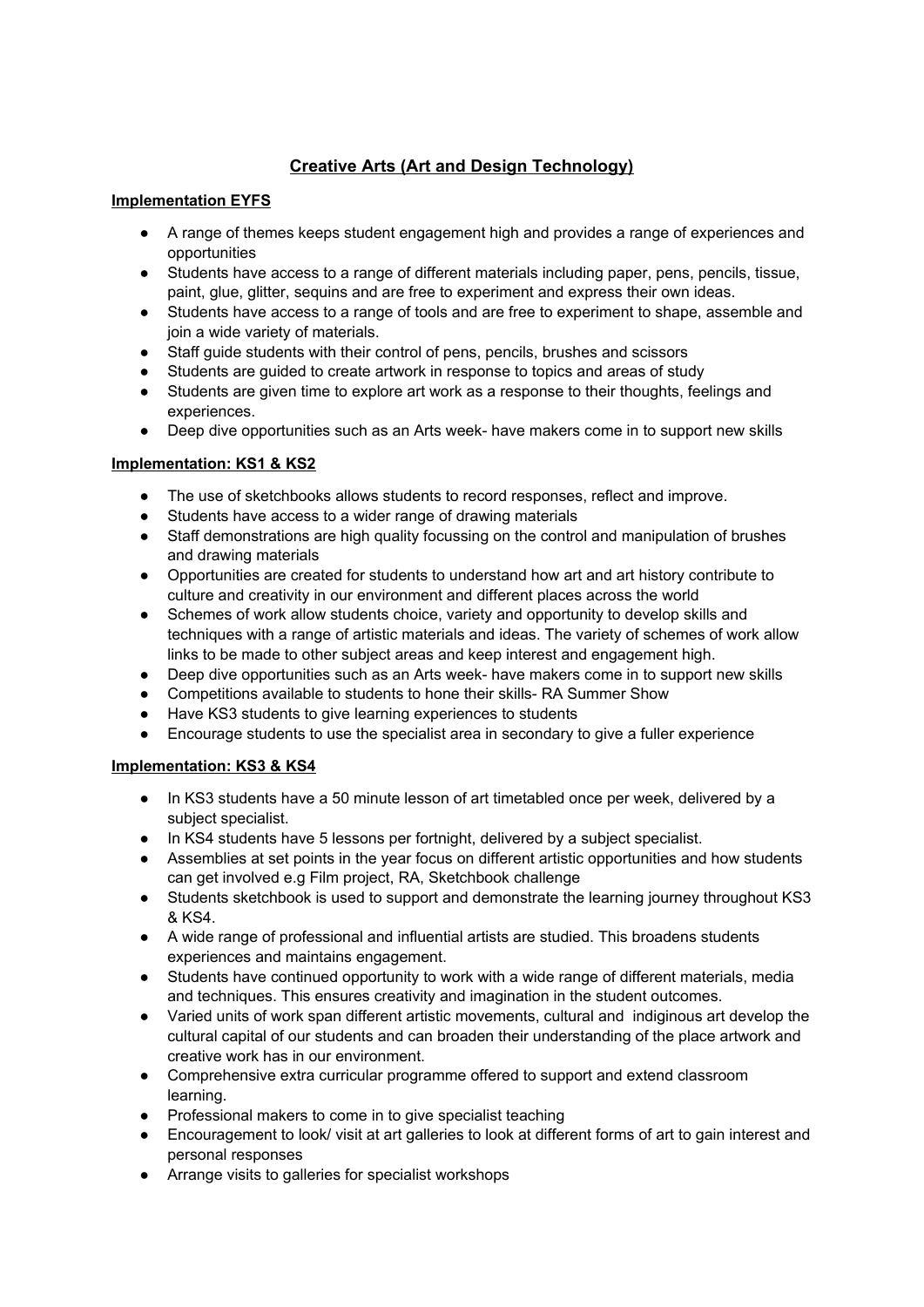- Arrange off timetable workshops to give students various learning opportunities
- Provide cross curricular opportunities (STEAM) through drop down days, workshops (3M)

# **DESIGN TECHNOLOGY**

### **Implementation: EYFS**

- Staff guide students with their control of scissors and one handed tools
- Students are encouraged to experiment and play with different technological tools finding out how things work and
- Students use role play and story telling to look as elements of food technology
- Students use dressing up and play with different materials as an opportunity to experience different textures and textiles.
- Students are supported and staff show quality modelling of how to use equipment safely and how to store equipment.

## **Implementation: KS1 & KS2**

- Students are given the opportunity to experience more dedicated time in food technology with a subject specialist
- Students are given the opportunity to experience more dedicated time working and designing with textiles with a subject specialist
- Schemes of work allow students choice, variety and opportunity to develop skills and techniques with a range of materials, devices, tools and ideas. The variety of schemes of work allow links to be made to other subject areas and keep interest and engagement high.
- In upper KS2 students have the opportunity to use graphic design programmes design projects.

## **Implementation: KS3 & KS4**

- In KS3 students have a 100 minute lesson of design technology timetabled once per fortnight, delivered by a subject specialist.
- Provide cross curricular opportunities (STEAM) through drop down days, workshops.
- In KS4 Food and Nutrition students have 5 lessons per fortnight, delivered by a subject specialist
- Students will have the opportunity throughout KS3 to develop skills in textiles, food, graphics and resistant materials.
- Students have a variety of opportunities to work with different materials and media. The changeable nature of the subject with rotation through different technologies maintains student engagement and ensures opportunity for a range of creative outcomes.
- Comprehensive extra curricular programme offered to support and extend classroom learning.
- Outside specialists to deliver targeted workshops for KS4 Food students in butchery/filleting and food styling/plating up.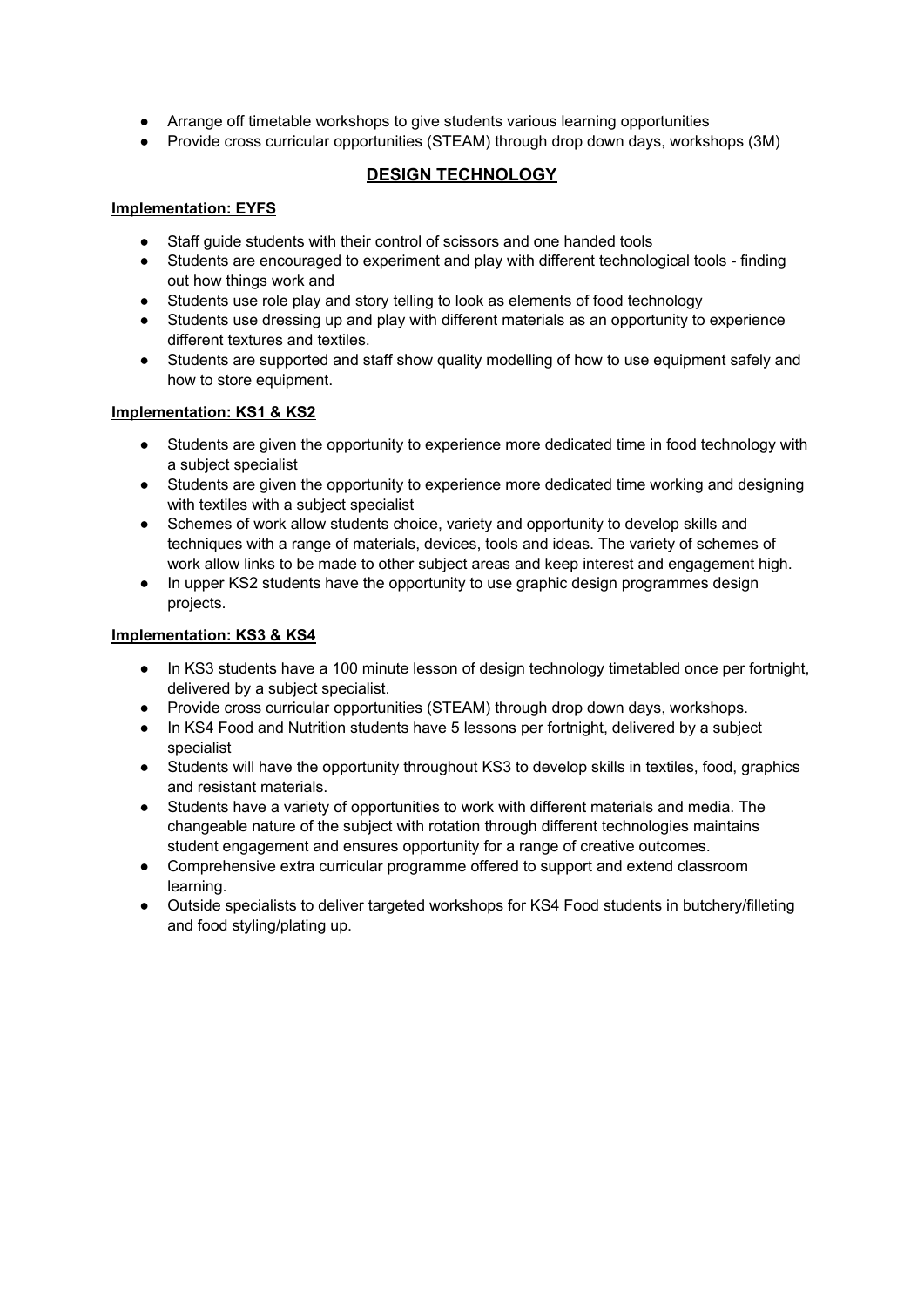As students enter KS4 across the creative arts their allocated lesson time increases to 5 hours a fortnight. Depending on the choice of subject the students are able to build on their experiences and skills from KS3. Students study a wider more complex range of techniques, practitioners and styles in their chosen artist discipline.

In all creative arts subjects students' theoretical understanding is enhanced with a range of appropriate texts and media. This will promote their questioning, reading and understanding. Ultimately supporting their ability to access the written elements of the KS4 syllabus.

### **Intervention offered to students identified as underachieving**

- Regular assessment to identify gaps
- Encouragement to access a range of creative experiences and opportunities to enhance their appreciation
- Period 7 intervention groups for those needing further support
- Targeted support during lesson time *(seating/ questioning/ 1:1/ differentiation by task)*
- Year 10 & 11 GCSE students will work with small groups during period 7 intervention
- Deep dive days for Yr 10 & Yr 11 during holidays to work closely with staff on coursework
- 1:1 mentoring of GCSE students
- Run fully timed mocks for controlled assessment in Yr 10

#### **Intervention offered to students identified as needing further stretch and challenge**

- Regular assessment to identify gaps
- Period 7 intervention to further extend the learning of HAPS
- Students are invited to a range of extracurricular opportunities which will extend and challenge their development in the arts. (*Film project, RA, Photography competitions*)
- Targeted extension during lesson time *(seating/ questioning/ 1:1/ differentiation by task)*
- *●* Deep dive days for Yr 10 & Yr 11 during holidays to work closely with staff on coursework
- 1:1 mentoring of GCSE students
- Run fully timed mocks for controlled assessment in Yr 10

#### **Impact**

At the end of the primary phase students have had a wide range of creative arts experiences and opportunities allowing them to successfully engage with the secondary phase curriculum.

### **KS1 and KS2**

As children enter upper KS2, the aim is to build on the creative arts experiences already acquired to develop imagination, creativity, independence, fluency and co-operation. A greater variety of opportunities particularly within design technology are made available to allow for more depth, choice and enjoyment. This is specifically evident in the availability of food technology, textiles and product design.

More varied experiences are available to support the widening interest shown as children progress; sewing & textiles, food technology, graphics, multimedia projects etc.

### **KS3 & KS4**

By the end of KS3 students actively engage in any of the creative arts for pleasure. Students confidently and independently choose and use an array of styles, media, tools, techniques and machinery across the arts. Students have a developed knowledge of subject specific vocabulary and are able to decode new language through context. As a result of the continued focus and importance